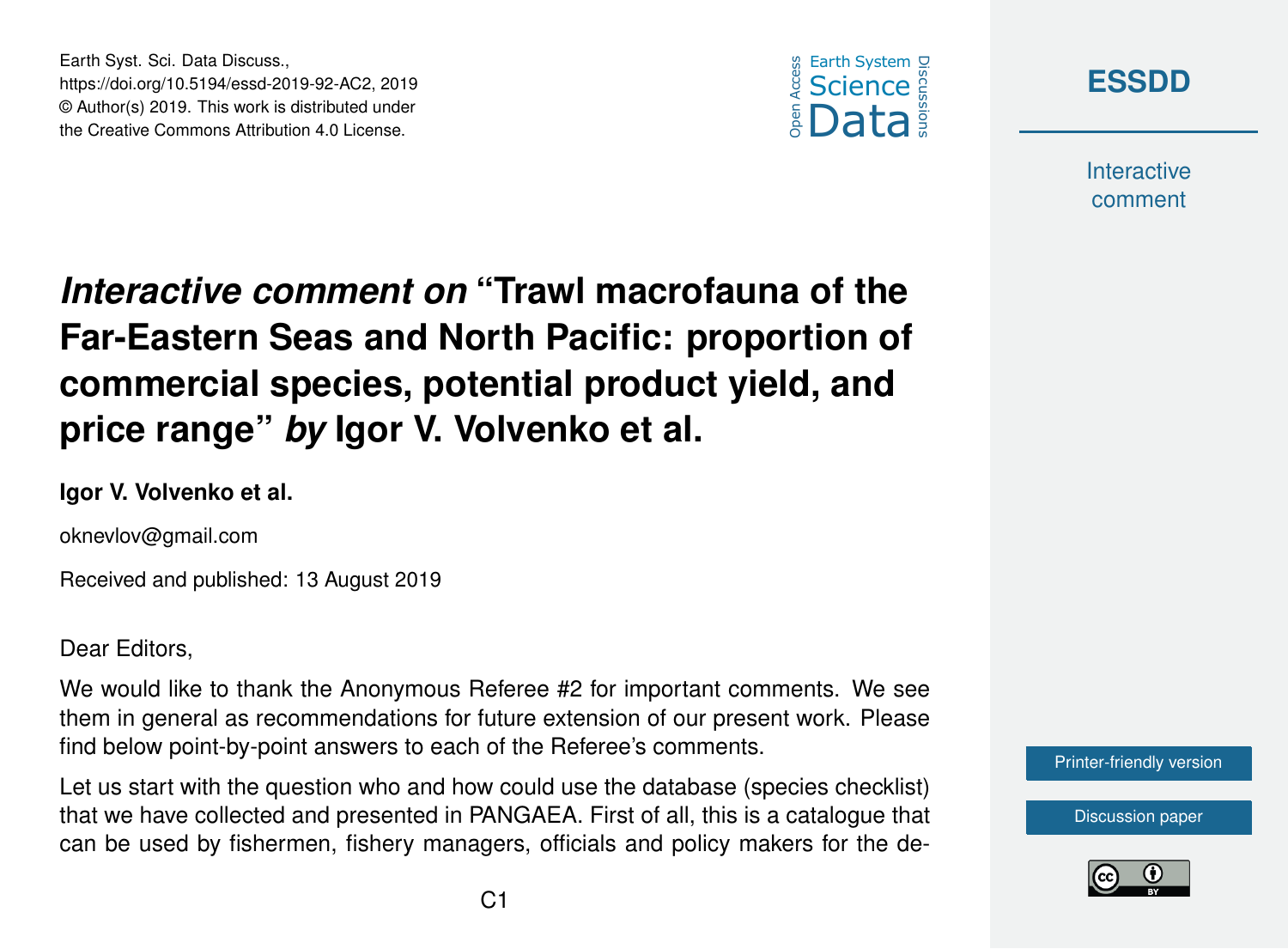velopment of bioresource management, aquaculture and conservation, assessment of environmental damage caused by anthropogenic impact. Secondly, we have already made the first analysis of this checklist in our review and came up with six practically important conclusions, which were formulated at the end of the manuscript. We gave in it a specific example of publication [1] in which an approximate economic assessment of biological resources of the Sea of Okhotsk was made according to preliminary data. At present this estimate can be refined using our data and extended for other Far Eastern seas (hereinafter, by this term we mean the Sea of Japan, the Sea of Okhotsk, the Bering Sea and the Chukchi Sea.). We could also mention similar economic assessment [2] with the analysis of rationality and efficiency of the use of biological resources of the western part of the Bering Sea. However, unfortunately, it has been published only in Russian and was not translated into English. In the near future, we plan a series of similar publications in English on all Far Eastern seas and the North Pacific Ocean. It will be based on the checklist presented in PANGAEA, combined with the data of scientific trawl surveys and official data on fishing. Anyone interested could do this based on our checklist and catch data from FAO directories (e.g. [3-9]) or from the website of the Russian Federal Fisheries Agency (available at http://fish.gov.ru/otraslevaya-deyatelnost/ekonomika-otrasli/statistika-i-analitika) or the Center of Fishery Monitoring and Communications (http://cfmc.ru), as well as atlases [10-13] and tabular guides [14-25] on pelagic and bottom macro fauna for each of the Far Eastern sea, that have been published earlier. However, before that we would like to supplement the databases on trawl catches [26-28] with materials from the latest research surveys, including those conducted in 2018. Also, we already mentioned the importance of the checklist published in PANGAEA for assessing environmental damage to marine ecosystems resulting from anthropogenic impacts, including pollution, hydraulic structures, oil and gas production, accidents in tankers or nuclear reactors, etc. In the simplest case, in order to estimate such damage in terms of cost, total destructed biomass should be multiplied by possible product yield and prices for respective species shown in the present study. For more comprehensive assessment,

### **[ESSDD](https://www.earth-syst-sci-data-discuss.net/)**

**Interactive** comment

[Printer-friendly version](https://www.earth-syst-sci-data-discuss.net/essd-2019-92/essd-2019-92-AC2-print.pdf)

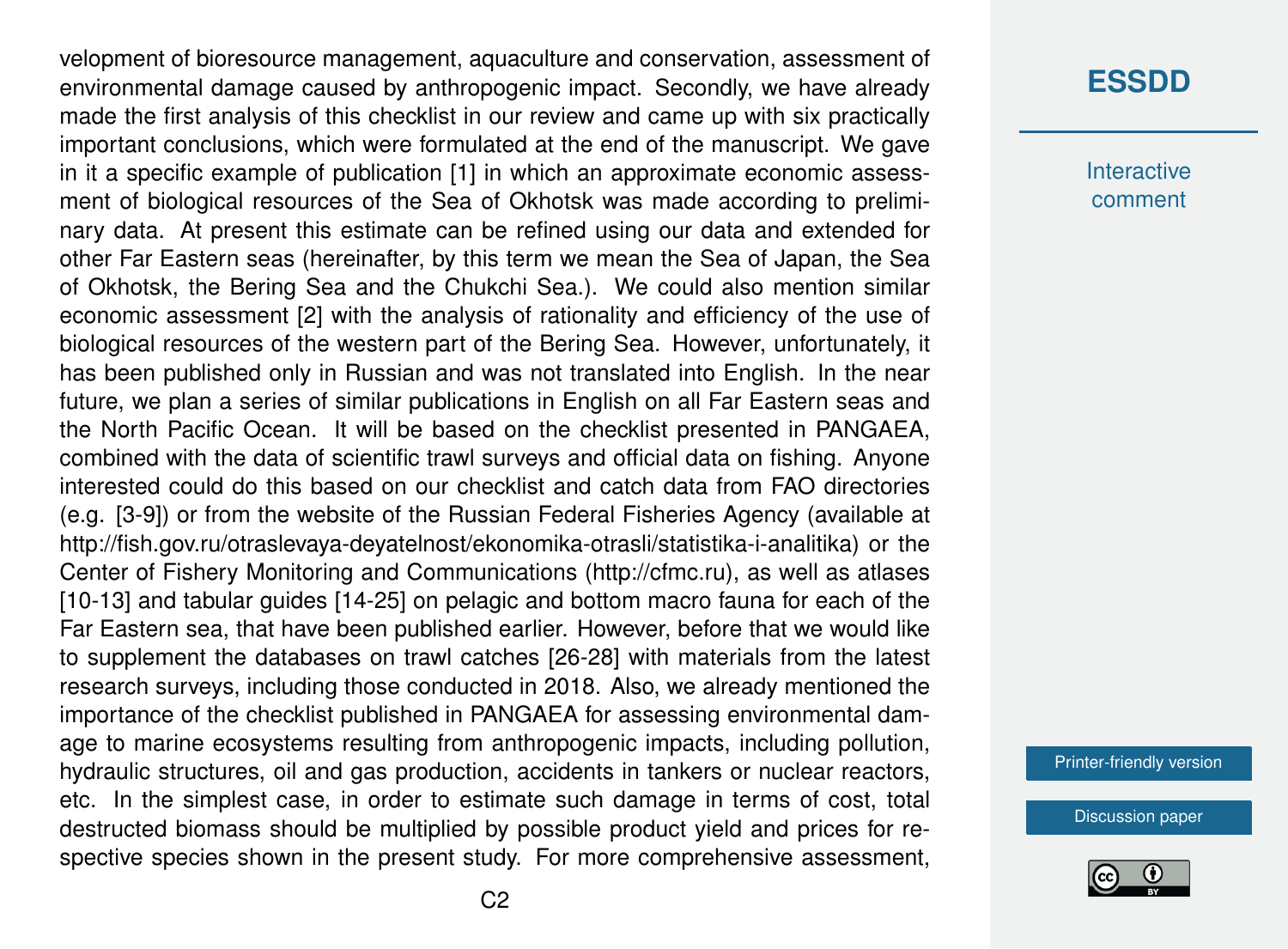the same procedure should be conducted considering the potential offspring of those organisms over a certain period of time, and resulting amounts should be summed up. Environmental and regulatory authorities use such assessments to recover damages.

Comments on the three general concerns of the Referee.

1) The data set indeed covers the period from 1977-2014 and therefore also covers a period with significant environmental changes. It is easy to see which species have been found in which area at which time based on atlases [10-13] and table directories [14-25], as well as on many publications on this topic. Also, there are publications on how abundance and distribution are related to a number of variables, like water temperature or atmospheric indices influencing temperature and currents (e.g. some of the latest publications on these topics on the Sea of Okhotsk [29-31]). The checklist presented in PANGAEA is intended for other purposes – to translate biological (ecologic, biogeographic) assessments into economic assessments.

2) It is clear that the actual catch in a given year would be a useful information to identify trends in exploitation and provide links to open sources of such information. We also note that this information is not available for all species listed in the checklist, but only for the most abundant. Moreover, we plan to analyze all that information in our next publications presenting it in monetary terms using our checklist.

3) The Referee correctly noted that the state of the fish market depends not only on changes in the abundance of one or another species in nature, but also on price dynamics, which in turn depends on many factors and, as a rule, is very variable. We also point out this in our review and name some of these factors. The minimum prices are useful to demonstrate that the value of available biological resources at certain place at one time is no less than a certain amount in dollars. In other words, it shows the minimum value of damage to nature. In the future, we planned to supplement our checklist with maximum and average prices, but not at this stage.

We also share the Referee's concern that several species harvested as one species

**Interactive** comment

[Printer-friendly version](https://www.earth-syst-sci-data-discuss.net/essd-2019-92/essd-2019-92-AC2-print.pdf)

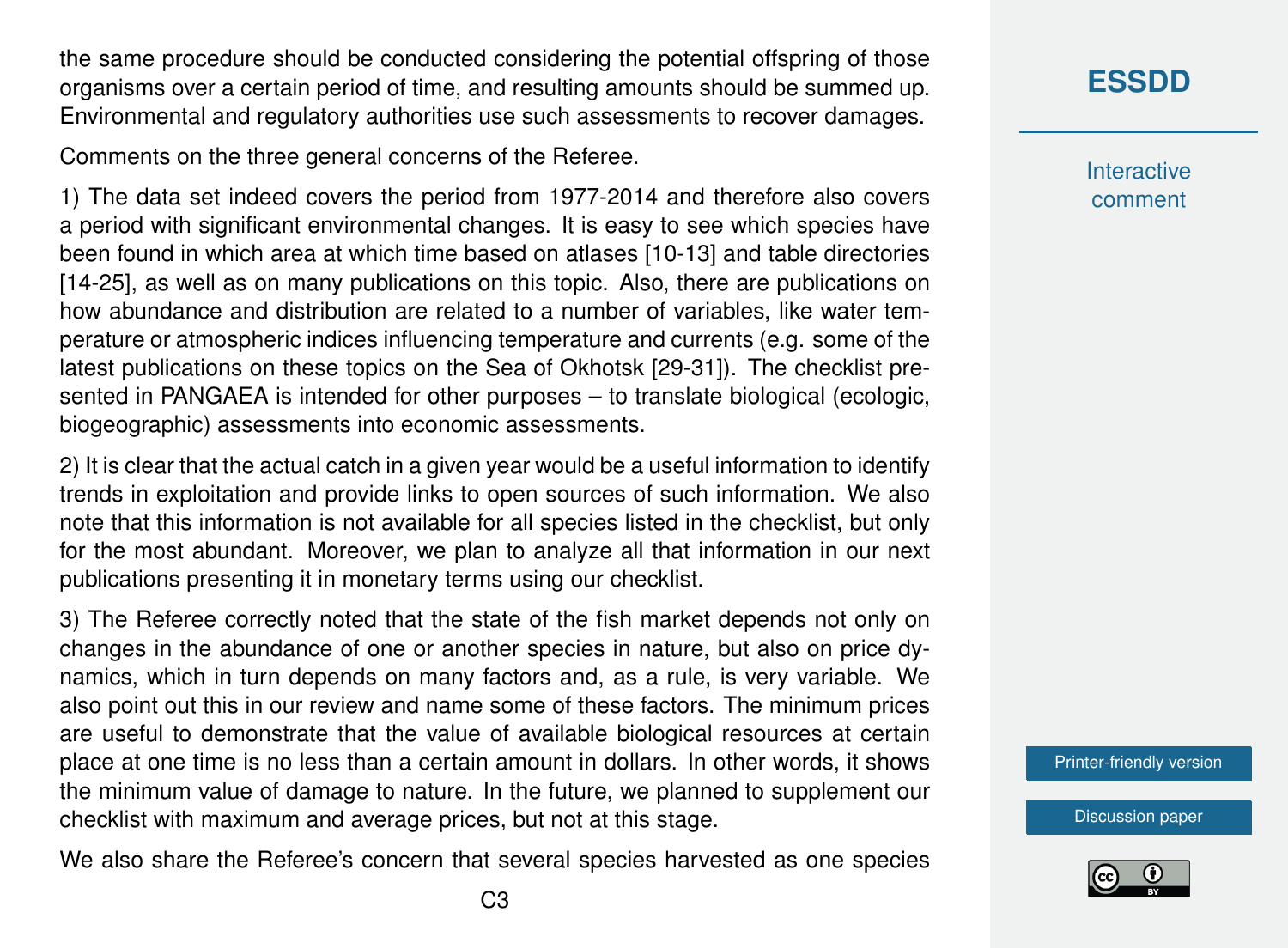carry the risk of overharvesting the least resilient species of that assemblage (see e.g. [32]). However, it is not easy to cope with that problem. In their official catch reports, fishermen often do not specify, e.g., squids, sharks or gobies by species. Fishermen do not believe that they are obliged to do this, and fishing rules do not prohibit this approach. Total and accurate species identification of catches is possible only in scientific surveys, the data from which we have used to create our checklist published in PANGAEA. Since each comment of the Referee was very relevant and valuable, in our future work, we will try to follow most of his recommendations.

#### **References**

[1] Lukyanova, O.N., Volvenko, I.V., Ogorodnikova, A.A. and Anferova, E.N.: The economic valuation of biological resources and ecosystem services in the Sea of Okhotsk, Russian Journal of Marine Biology, 42, 602– 607, https://link.springer.com/article/10.1134/S1063074016070075, 2016. [2] Volvenko, I.V.: Dataware support of comprehensive studies of Northwestern Pacific aquatic biological resources. Part 3. GIS, atlases, reference books, further prospects of the concept, Trudy VNIRO, 157, 100-126, http://vniro.ru/files/trydi\_vniro/archive/tv\_2015\_t\_157\_article\_6.pdf, 2015. [3] FAO yearbook. Fishery and Aquaculture Statistics, Rome, Food and Agriculture Organization of the United Nations, http://www.fao.org/docrep/015/ba0058t/ba0058t.pdf, 2010. [4] FAO yearbook. Fishery and Aquaculture Statistics, Rome, Food and Agriculture Organization of the United Nations, http://www.fao.org/3/a-i3740t.pdf, 2012. [5] FAO yearbook. Fishery and Aquaculture Statistics, Rome, Food and Agriculture Organization of the United Nations. http://www.fao.org/3/a-i5716t.pdf, 2014. [6] The state of world fisheries and aquaculture, Rome, Food and Agriculture Organization of the United Nations, http://www.fao.org/3/a-y7300e.pdf, 2002. [7] The state of world fisheries and aquaculture, Rome, Food and Agriculture Organization of the United Nations, http://www.fao.org/docrep/016/i2727e/i2727e.pdf, 2012. [8] The state of world fisheries and aquaculture, Rome, Food and Agri**Interactive** comment

[Printer-friendly version](https://www.earth-syst-sci-data-discuss.net/essd-2019-92/essd-2019-92-AC2-print.pdf)

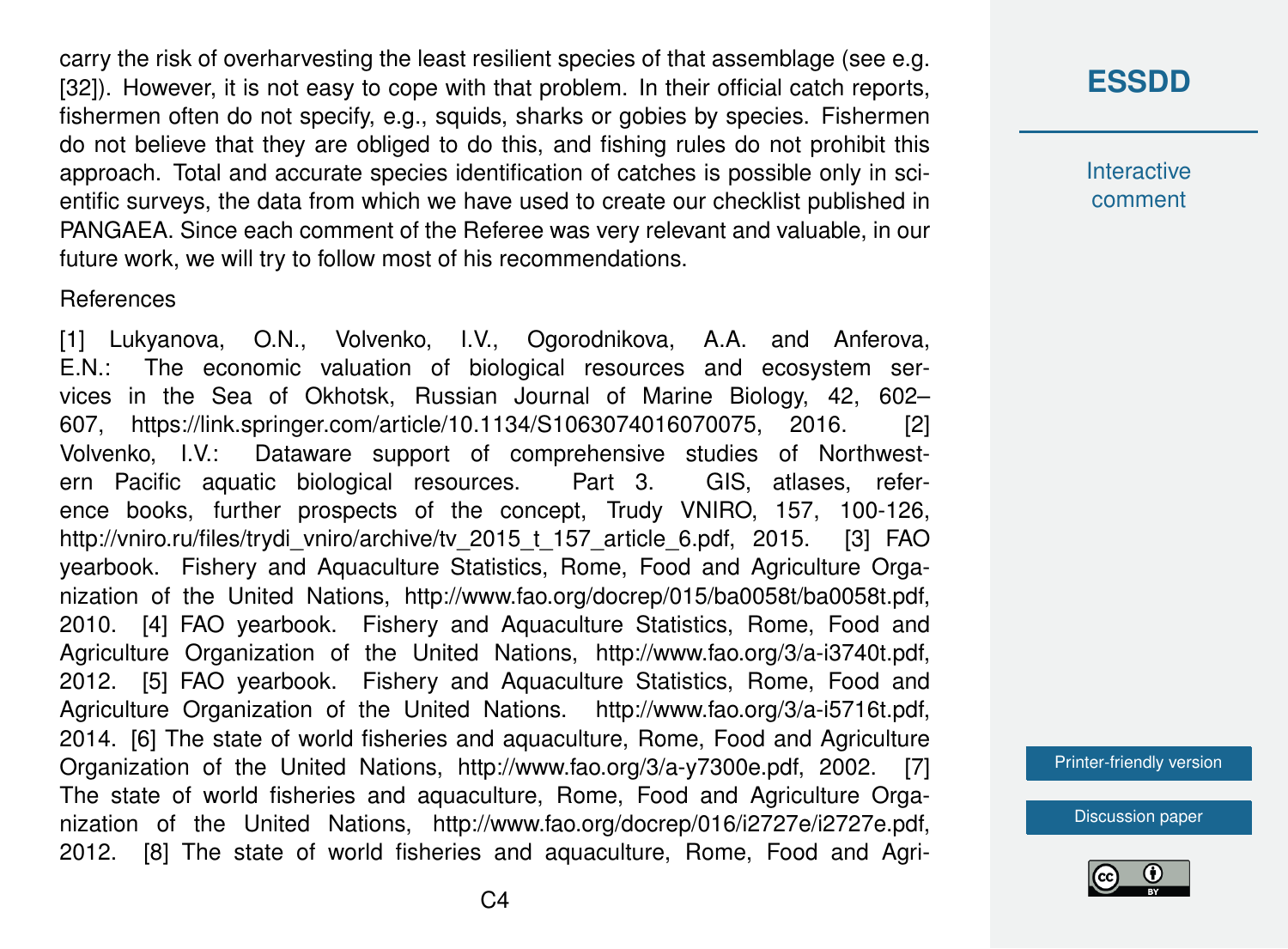**[ESSDD](https://www.earth-syst-sci-data-discuss.net/) Interactive** https://www.researchgate.net/publication/259297238\_Atlas\_kolicestvennogo\_raspredelenia\_nektona\_voOhotskom\_more, [Printer-friendly version](https://www.earth-syst-sci-data-discuss.net/essd-2019-92/essd-2019-92-AC2-print.pdf) [Discussion paper](https://www.earth-syst-sci-data-discuss.net/essd-2019-92) culture Organization of the United Nations, http://www.fao.org/3/a-i3720e.pdf, 2014. [9] The state of world fisheries and aquaculture, Rome, Food and Agriculture Organization of the United Nations, http://www.fao.org/3/a-i5555e.pdf, 2016. [10] Shuntov, V.P. and Bocharov, L.N., Eds.: Atlas of Quantitative Distribution of Nekton Species in the Okhotsk Sea. Moscow: National Fish Resources, 2003. [11] Shuntov ,V.P. and Bocharov, L.N., Eds.: Atlas of Quantitative Distribution of Nekton Species in the Northwestern Part of the Japan/East Sea. Moscow: National Fish Resources, https://www.researchgate.net/publication/281976394 Atlas of nekton species quantitative distribution in the northwestern part of the JapanEast Sea, 2004. [12] Shuntov, V.P. and Bocharov, L.N., Eds.: Atlas of Quantitative Distribution of Nekton Species in the Northwestern Part of the Pacific Ocean. Moscow: National Fish Resources, https://www.researchgate.net/publication/259297325 Atlas kolicestvennogo raspredelenia nektona v severozapadnoj casti Tihogo okeana, 2005. [13] Shuntov, V.P and Bocharov, L.N., Eds.: Atlas of Quantitative Distribution of Nekton Species in the Western Part of the Bering Sea. Moscow: National Fish Resources, https://www.researchgate.net/publication/268689118 Atlas kolicestvennogo raspredelenia nektona v zapadnoj casti I 2006. [14] Shuntov, V.P. and Bocharov, L.N., Eds.: Nekton of the Okhotsk Sea. Tables of Abundance, Biomass and Species Ratio. Vladivostok: TINRO-Center, https://www.researchgate.net/publication/282059498 Nekton of the Okhotsk Sea Abundance biomass and species 2003. [15] Shuntov, V.P. and Bocharov, L.N., Eds.: Nekton of the Northwestern Part of the Japan/East Sea. Tables of Abundance, Biomass and Species Ratio. Vladivostok: TINRO-Center, https://www.researchgate.net/publication/259297240\_Nekton\_severozapadnoj casti Aponskogo mora Tablicy cislennosti biomassy i sootnosenia vidov, 2004. [16] Shuntov, V.P. and Bocharov, L.N., Eds.: Nekton of the Northwestern Part of the Pacific Ocean. Tables of Abundance, Biomass and Species Ratio. Vladivostok: TINRO-Center, https://www.researchgate.net/publication/259297241\_Nekton\_severozapadnoj casti Tihogo okeana Tablicy cislennosti biomassy i sootnosenia vidov,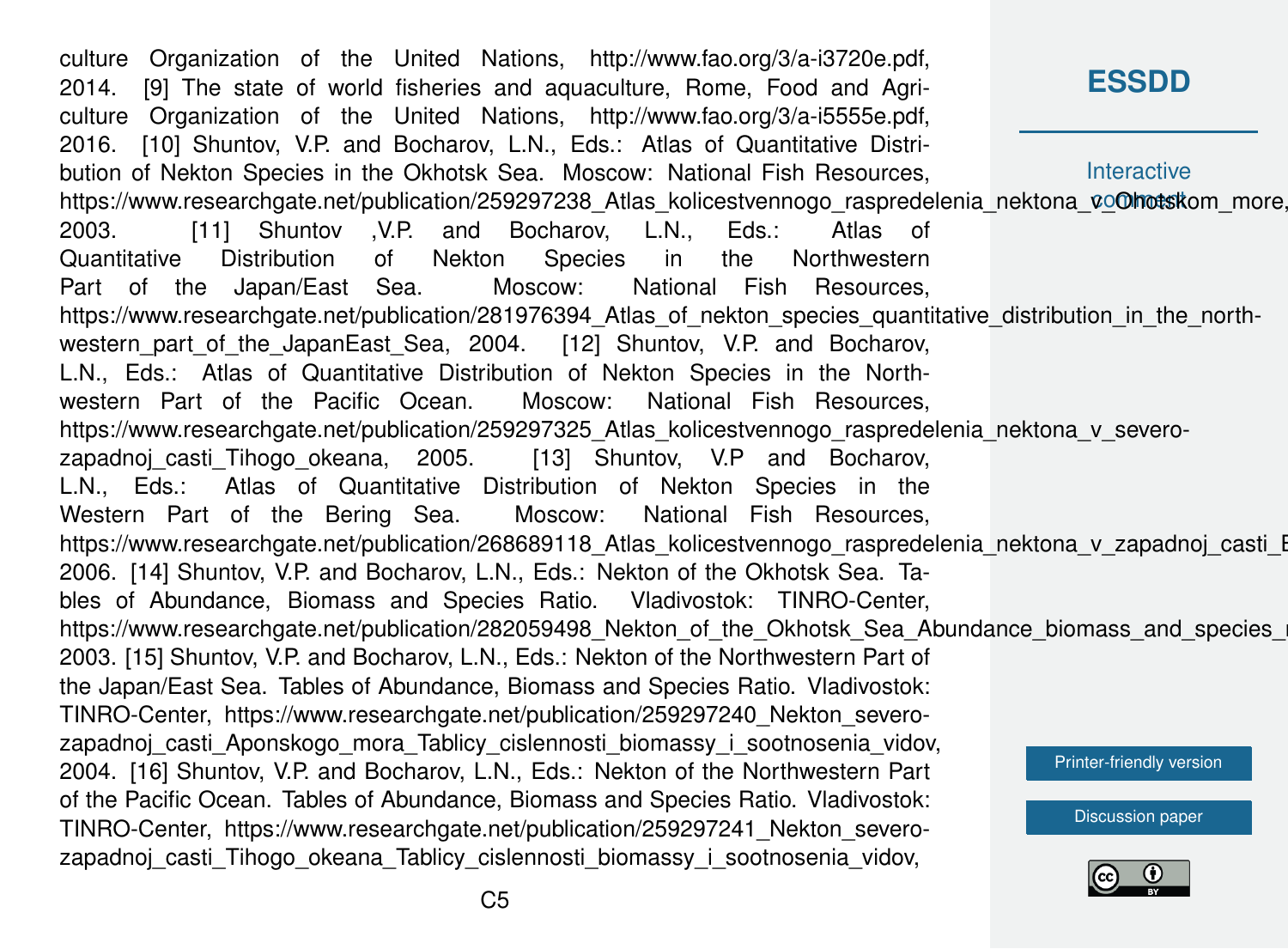**[ESSDD](https://www.earth-syst-sci-data-discuss.net/) Interactive** comment [Printer-friendly version](https://www.earth-syst-sci-data-discuss.net/essd-2019-92/essd-2019-92-AC2-print.pdf) https://www.researchgate.net/publication/282057904\_Benthic\_macrofauna\_of\_Peter\_the\_Grea[t\\_Bay\\_JapanEast\\_Sea](https://www.earth-syst-sci-data-discuss.net/essd-2019-92)\_oc 2005. [17] Shuntov, V.P and Bocharov, L.N., Eds.: Nekton of the Western Part of the Bering Sea. Tables of Abundance, Biomass and Species Ratio. Vladivostok: TINRO-Center, https://www.researchgate.net/publication/282060996\_Nekton\_of\_the\_western\_part\_of\_the\_Bering\_Sea\_Abundance\_bior 2006. [18] Shuntov, V.P. and Bocharov, L.N., Eds.: Pelagic Macrofauna of the Northwestern Part of the Pacific Ocean: Tables of Occurrence, Abundance and Biomass. 1979-2009. Vladivostok: TINRO-Center, https://www.researchgate.net/publication/282135949 Pelagic\_macrofauna\_of\_the\_northwestern\_Pacific\_occurrence\_abu 2009, 2012. [19] Shuntov, V.P. and Bocharov, L.N., Eds.: Pelagic Macrofauna of the Okhotsk Sea: Tables of Occurrence, Abundance and Biomass. 1984-2009. Vladivostok: TINRO-Center, https://www.researchgate.net/publication/282135944\_Pelagic\_macrofauna\_of\_the\_Okhotsk\_Sea\_occurrence\_abundance 2009, 2012. [20] Shuntov, V.P. and Bocharov, L.N., Eds.: Pelagic Macrofauna of the Western Part of the Bering Sea: Tables of Occurrence, Abundance and Biomass. 1982-2009. Vladivostok: TINRO-Center, https://www.researchgate.net/publication/282135940 Pelagic\_macrofauna\_of\_the\_western\_part\_of\_the\_Bering\_Sea\_occ 2009, 2012. [21] Shuntov, V.P. and Bocharov, L.N., Eds.: Benthic Macrofauna of the Northwestern Part of the Japan/East Sea: Tables of Occurrence, Abundance and Biomass. 1978-2010. Vladivostok: TINRO-Center, https://www.researchgate.net/publication/281976537 Benthic macrofauna of the the northwestern part of Japan Eas 2010, 2014. [22] Shuntov, V.P. and Bocharov, L.N., Eds.: Benthic Macrofauna of the Northwestern Part of the Pacific Ocean: Tables of Occurrence, Abundance and Biomass. 1977-2008. Vladivostok: TINRO-Center, https://www.researchgate.net/publication/282057693 Benthic\_macrofauna\_of\_the\_northwestern\_Pacific\_occurrence\_abu 2008, 2014. [23] Shuntov, V.P. and Bocharov, L.N., Eds.: Benthic Macrofauna of the Peter the Great Bay (Japan/East Sea): Tables of Occurrence, Abundance and Biomass. 1978-2009. Vladivostok: TINRO-Center, 2009, 2014. [24] Shuntov, V.P. and Bocharov, L.N., Eds.: Ben-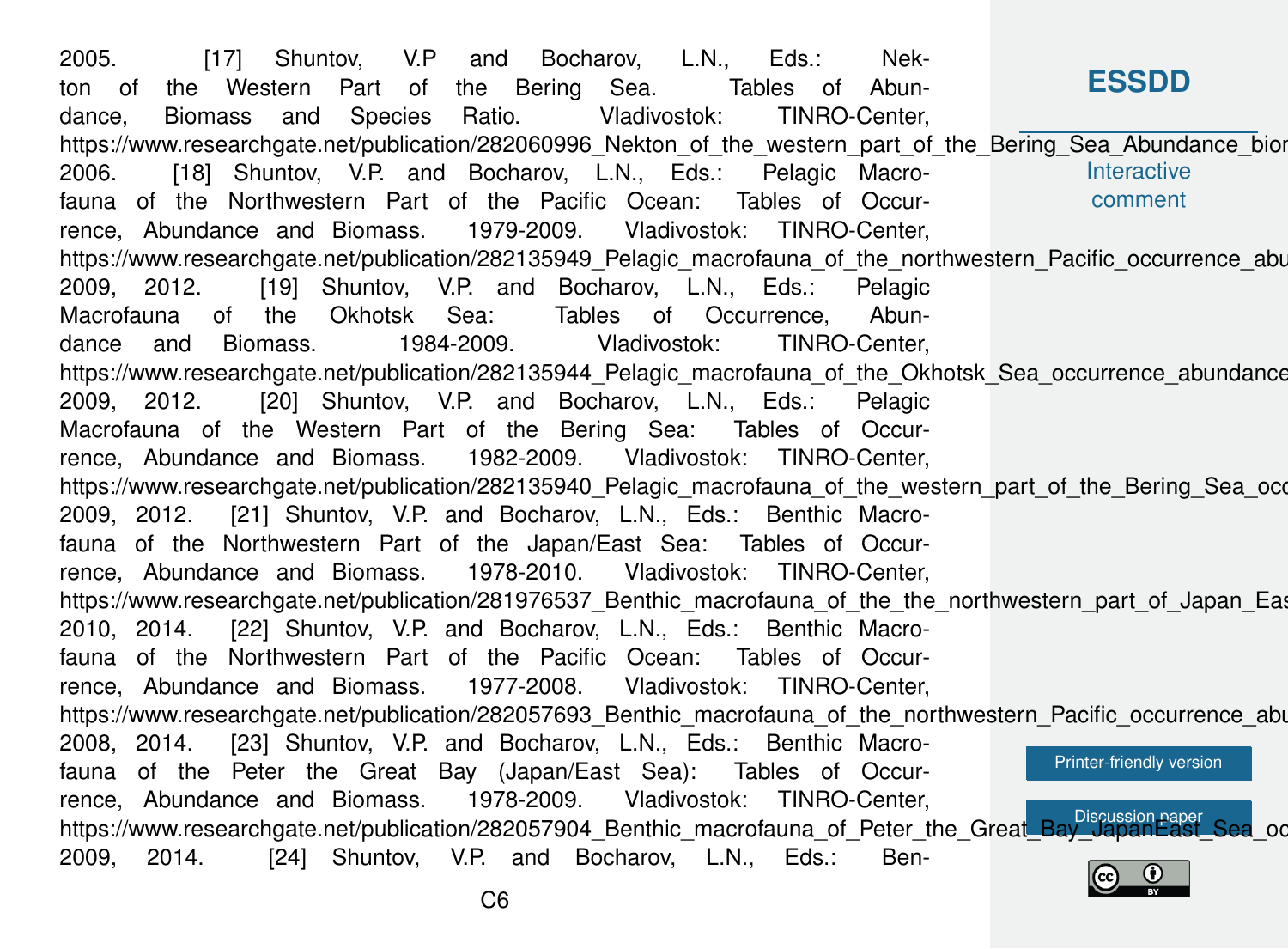**[ESSDD](https://www.earth-syst-sci-data-discuss.net/) Interactive** comment [Printer-friendly version](https://www.earth-syst-sci-data-discuss.net/essd-2019-92/essd-2019-92-AC2-print.pdf) [Discussion paper](https://www.earth-syst-sci-data-discuss.net/essd-2019-92) thic Macrofauna of the Sea of Okhotsk: Tables of Occurrence, Abundance and Biomass. 1977-2010. Vladivostok: TINRO-Center, https://www.researchgate.net/publication/268632096 Makrofauna\_bentali\_Ohotskogo\_mora\_tablicy\_vstrecaemosti\_cislen 2010\_Benthic\_macrofauna\_of\_the\_Okhotsk\_Sea\_occurrence\_abundance\_and\_biomass\_1977- 2010, 2014. [25] Shuntov, V.P. and Bocharov, L.N., Eds.: Benthic Macrofauna of the Western Part of the Bering Sea: Tables of Occurrence, Abundance and Biomass. 1977-2010. Vladivostok: TINRO-Center, https://www.researchgate.net/publication/268632126\_Makrofauna\_bentali\_zapadnoj\_casti\_Beringova\_mora\_tablicy\_vstre 2010 Benthic macrofauna of the western part of the Bering Sea occurrence abundance and biomass 1977-2, 2014. [26] Volvenko, I.V.: The new large database of the Russian bottom trawl surveys in the Far Eastern seas and the North Pacific Ocean in 1977- 2010, International Journal of Environmental Monitoring and Analysis, 2, 302-312, http://www.sciencepublishinggroup.com/journal/paperinfo?journalid=162&doi=10.11648/j.ijema.20140206.12; http://dx.doi.org/10.11648/j.ijema.20140206.12, 2014. [27] Volvenko, I.V.: The concept of information support for bioresource and ecosystem research in the North-West Pacific: theory and practical implementation, Natural Resources, 7, 40-50, http://www.scirp.org/JOURNAL/PaperInformation.aspx?PaperID=62909, 2016. [28] Volvenko, I.V. and Kulik, V.V.: Updated and extended database of the pelagic trawl surveys in the Far Eastern seas and North Pacific Ocean in 1979-2009, Russian Journal of Marine Biology, 37, 513-532, http://dx.doi.org/10.1134/S1063074011070078, 2011. [29] Zuenko Y.I., Aseeva N.L., Glebova S.Y., Gostrenko L.M., Dubinina A.Y., Dulepova E.P., Zolotov A.O., Loboda S.V., Lysenko A.V., Matveev V.I., Muktepavel L.S., Ovsyannikov E.E., Figurkin A.L., Shatilina T.A.: Recent changes in the Okhotsk sea ecosystem (2008–2018), Izvestiya TINRO, 197, 35-61, https://doi.org/10.26428/1606- 9919-2019-197-35-61, 2019. [30] Shuntov V.P., Ivanov O.A., Gorbatenko K.M.: What happened in the ecosystem of the Okhotsk sea in 2008–2018?, Izvestiya TINRO.;197:62-82. (In Russ.) https://doi.org/10.26428/1606-9919-2019-197-62-82, 2019. [31] Shuntov V.P., Ivanov O.A., Dulepova E.P.: Biological resources in the Sea of Okhotsk Large Marine Ecosystem: Theirstatus and commercial use, Deep-Sea